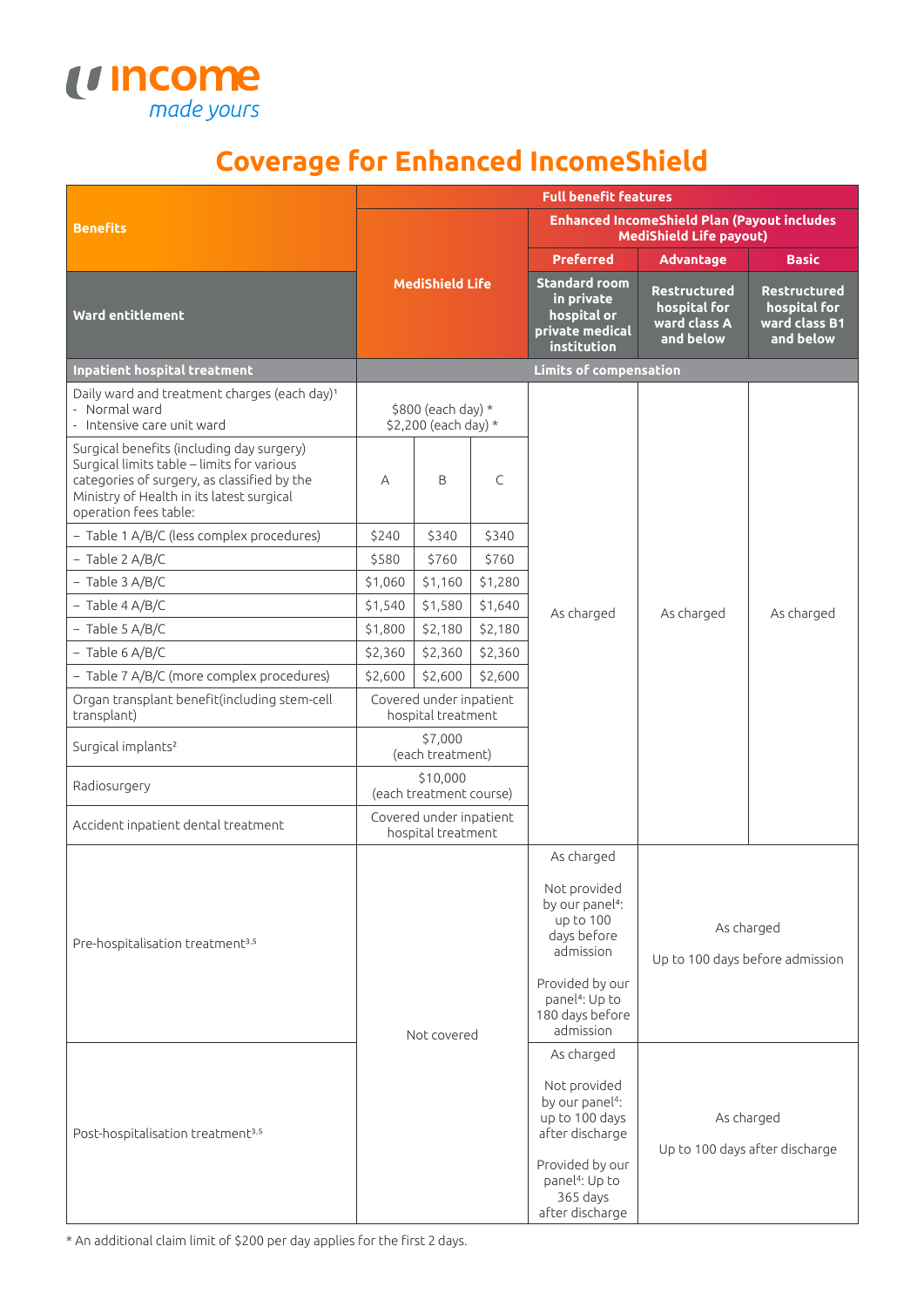

| <b>Benefits</b>                                                                                                 | <b>MediShield Life</b>                                                                         | <b>Preferred</b>                                                                                                                       | <b>Advantage</b>                                                                                                                       | <b>Basic</b>                                                                                                                           |  |
|-----------------------------------------------------------------------------------------------------------------|------------------------------------------------------------------------------------------------|----------------------------------------------------------------------------------------------------------------------------------------|----------------------------------------------------------------------------------------------------------------------------------------|----------------------------------------------------------------------------------------------------------------------------------------|--|
| <b>Inpatient hospital treatment</b>                                                                             | <b>Limits of compensation</b>                                                                  |                                                                                                                                        |                                                                                                                                        |                                                                                                                                        |  |
| Community hospital (Rehabilitative) <sup>1,6</sup>                                                              | As charged (up<br>\$350 (each day)                                                             |                                                                                                                                        | As charged (up                                                                                                                         | As charged (up                                                                                                                         |  |
| Community hospital (Sub-acute) <sup>1,6</sup>                                                                   | \$430 (each day)                                                                               | to 90 days for<br>each admission)                                                                                                      | to 90 days for<br>each admission)                                                                                                      | to 90 days for<br>each admission)                                                                                                      |  |
| Inpatient palliative care service (General)                                                                     | \$250 (each day)                                                                               |                                                                                                                                        | As charged                                                                                                                             | As charged                                                                                                                             |  |
| Inpatient palliative care service (Specialised)                                                                 | \$350 (each day)                                                                               | As charged                                                                                                                             |                                                                                                                                        |                                                                                                                                        |  |
| Outpatient hospital treatment <sup>7</sup>                                                                      |                                                                                                | <b>Limits of compensation</b>                                                                                                          |                                                                                                                                        |                                                                                                                                        |  |
| Radiotherapy for cancer<br>External (except Hemi-body)<br>Brachytherapy<br>Hemi-body<br>Stereotactic            | \$300 (each session)<br>\$500 (each session)<br>\$900 (each session)<br>\$1,800 (each session) |                                                                                                                                        |                                                                                                                                        |                                                                                                                                        |  |
| Chemotherapy for cancer                                                                                         | \$3,000 (each month)                                                                           |                                                                                                                                        |                                                                                                                                        |                                                                                                                                        |  |
| Immunotherapy for cancer                                                                                        | Not covered                                                                                    | As charged                                                                                                                             | As charged                                                                                                                             | As charged                                                                                                                             |  |
| Kidney dialysis                                                                                                 | \$1,100 (each month)                                                                           |                                                                                                                                        |                                                                                                                                        |                                                                                                                                        |  |
| Erythropoietin for chronic kidney failure                                                                       | \$200 (each month)                                                                             |                                                                                                                                        |                                                                                                                                        |                                                                                                                                        |  |
| Immunosuppressants for organ transplant                                                                         | \$550 (each month)                                                                             |                                                                                                                                        |                                                                                                                                        |                                                                                                                                        |  |
| Long-term parenteral nutrition                                                                                  | \$1,700 (each month)                                                                           |                                                                                                                                        |                                                                                                                                        |                                                                                                                                        |  |
| <b>Special benefits</b>                                                                                         |                                                                                                | <b>Limits on special benefits</b>                                                                                                      |                                                                                                                                        |                                                                                                                                        |  |
| Breast reconstruction after mastectomy <sup>8</sup>                                                             |                                                                                                | As charged                                                                                                                             | As charged                                                                                                                             | As charged                                                                                                                             |  |
| Congenital abnormalities benefit                                                                                |                                                                                                | As charged<br>(with 12<br>months' waiting<br>period)                                                                                   | As charged<br>(with 12<br>months' waiting<br>period)                                                                                   | As charged<br>(with 12<br>months' waiting<br>period)                                                                                   |  |
| Pregnancy and delivery-related complications<br>benefit4,9                                                      |                                                                                                | As charged<br>(with 10<br>months' waiting<br>period)                                                                                   | As charged<br>(with 10<br>months' waiting<br>period)                                                                                   | As charged<br>(with 10<br>months' waiting<br>period)                                                                                   |  |
| Living organ donor (insured) transplant benefit<br>- insured as the living donor donating an organ              | Covered under inpatient<br>hospital treatment                                                  | As charged,<br>up to<br>\$60,000<br>(each transplant<br>with 24 months'<br>waiting period<br>for the person<br>receiving the<br>organ) | As charged,<br>up to<br>\$40,000<br>(each transplant<br>with 24 months'<br>waiting period<br>for the person<br>receiving the<br>organ) | As charged,<br>up to<br>\$20,000<br>(each transplant<br>with 24 months'<br>waiting period<br>for the person<br>receiving the<br>organ) |  |
| Living organ donor (non-insured) transplant<br>benefit (each transplant) - insured as the<br>recipient of organ |                                                                                                | As charged, up<br>to \$60,000                                                                                                          | Covered up to<br>MediShield Life<br>benefits only                                                                                      | Covered up to<br>MediShield Life<br>benefits only                                                                                      |  |
| Cell, tissue and gene therapy benefit<br>(each policy year)                                                     |                                                                                                | As charged, up<br>to \$250,000                                                                                                         | As charged, up<br>to \$250,000                                                                                                         | As charged, up<br>to \$150,000                                                                                                         |  |
| Proton beam therapy (each policy year)                                                                          | Covered under outpatient<br>radiotherapy limits, where<br>applicable                           | As charged up<br>to \$100,000                                                                                                          | As charged, up<br>to \$100,000                                                                                                         | As charged, up<br>to \$70,000                                                                                                          |  |
| Continuation of autologous bone marrow<br>transplant treatment for multiple myeloma                             | \$6,000 (each treatment)                                                                       | As charged,<br>up to \$25,000<br>(each policy<br>year)                                                                                 | As charged,<br>up to \$25,000<br>(each policy<br>year)                                                                                 | As charged,<br>up to \$10,000<br>(each policy<br>year)                                                                                 |  |
| Inpatient psychiatric treatment benefit                                                                         | \$160 (each day, up to 60<br>days for each policy year)                                        | As charged, up<br>to \$7,000 (each<br>policy year)                                                                                     | As charged, up<br>to \$7,000 (each<br>policy year)                                                                                     | As charged, up<br>to \$5,000 (each<br>policy year)                                                                                     |  |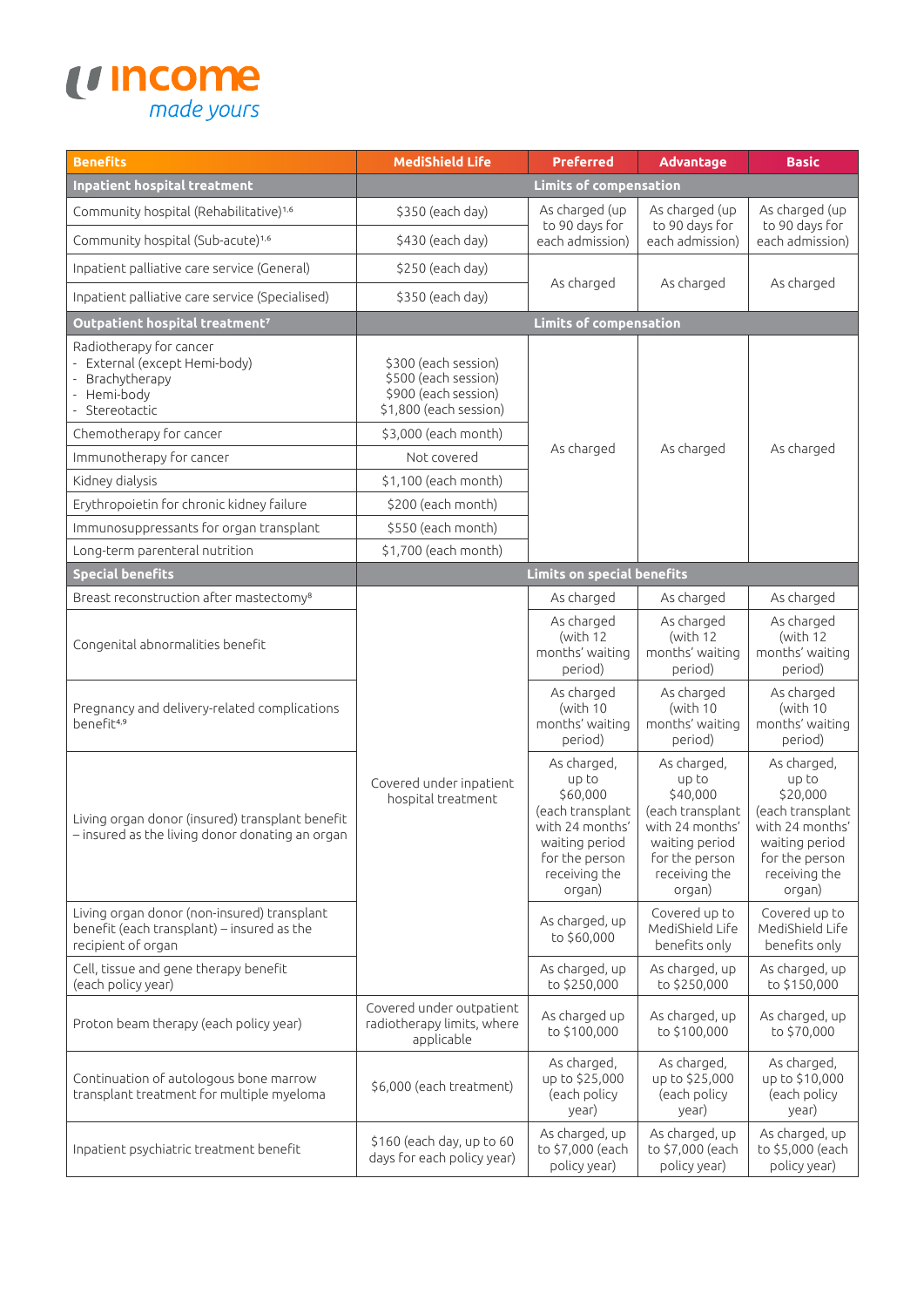

| <b>Benefits</b>                                                                                                                                                                                                                                                                                                 | <b>MediShield Life</b>                                         |                                                             | <b>Preferred</b>                                                        | <b>Advantage</b>                                                                                                                                    | <b>Basic</b>                                                                                                                  |  |
|-----------------------------------------------------------------------------------------------------------------------------------------------------------------------------------------------------------------------------------------------------------------------------------------------------------------|----------------------------------------------------------------|-------------------------------------------------------------|-------------------------------------------------------------------------|-----------------------------------------------------------------------------------------------------------------------------------------------------|-------------------------------------------------------------------------------------------------------------------------------|--|
| <b>Special benefits</b>                                                                                                                                                                                                                                                                                         | Limits on special benefits                                     |                                                             |                                                                         |                                                                                                                                                     |                                                                                                                               |  |
| Prosthesis benefit (each policy year)                                                                                                                                                                                                                                                                           | Covered under surgical<br>implants                             |                                                             | As charged, up<br>to \$10,000                                           | As charged, up<br>to \$6,000                                                                                                                        | As charged, up<br>to \$6,000                                                                                                  |  |
| Emergency overseas treatment                                                                                                                                                                                                                                                                                    | Not covered                                                    |                                                             | As charged but<br>limited to costs<br>of Singapore<br>private hospitals | As charged but<br>limited to costs<br>of ward class<br>A in Singapore<br>restructured<br>hospitals                                                  | As charged but<br>limited to costs<br>of ward class<br>B1 in Singapore<br>restructured<br>hospitals                           |  |
| Waiver of pro-ration factor for outpatient<br>kidney dialysis                                                                                                                                                                                                                                                   |                                                                |                                                             | Does not apply                                                          | Waive pro-ration factor for<br>applicable treatment provided by<br>our preferred partner <sup>4</sup>                                               |                                                                                                                               |  |
| Final expenses benefit (waiver of co-insurance<br>and deductible) <sup>10</sup>                                                                                                                                                                                                                                 |                                                                |                                                             | \$5,000                                                                 | \$5,000                                                                                                                                             | \$3,000                                                                                                                       |  |
| Pro-ration factor <sup>11</sup>                                                                                                                                                                                                                                                                                 | SG                                                             | <b>PR</b>                                                   | SG/PR/FR                                                                | SG/PR/FR                                                                                                                                            | SG/PR/FR <sup>12</sup>                                                                                                        |  |
| Inpatient                                                                                                                                                                                                                                                                                                       |                                                                |                                                             |                                                                         |                                                                                                                                                     |                                                                                                                               |  |
| Restructured hospital<br>- Ward class C<br>Ward class B2<br>- Ward class B2+<br>- Ward class B1<br>- Ward class A<br>- Private hospital or private medical institution<br>or emergency overseas treatment <sup>13</sup><br>- Community hospital<br>- Ward class C, B2 or B2+<br>Ward class B1<br>- Ward class A | 100%<br>100%<br>70%<br>43%<br>35%<br>25%<br>100%<br>50%<br>50% | 44%<br>58%<br>47%<br>38%<br>35%<br>25%<br>50%<br>50%<br>50% | Does not apply                                                          | Does not apply<br>Does not apply<br>Does not apply<br>Does not apply<br>Does not apply<br>65%<br>Does not apply<br>Does not apply<br>Does not apply | Does not apply<br>Does not apply<br>Does not apply<br>Does not apply<br>85%<br>50%<br>Does not apply<br>Does not apply<br>85% |  |
| Day surgery or short-stay ward                                                                                                                                                                                                                                                                                  |                                                                |                                                             |                                                                         |                                                                                                                                                     |                                                                                                                               |  |
| - Restructured hospital subsidised<br>- Restructured hospital non-subsidised<br>- Private hospital or private medical institution<br>or emergency overseas treatment <sup>13</sup>                                                                                                                              | 100%<br>35%<br>25%                                             | 58%<br>35%<br>25%                                           | Does not apply                                                          | Does not apply<br>Does not apply<br>65%                                                                                                             | Does not apply<br>Does not apply<br>50%                                                                                       |  |
| <b>Outpatient hospital treatment</b>                                                                                                                                                                                                                                                                            |                                                                |                                                             |                                                                         |                                                                                                                                                     |                                                                                                                               |  |
| $-$ Restructured hospital subsidised#                                                                                                                                                                                                                                                                           | 100%                                                           | 67%                                                         |                                                                         | Does not apply                                                                                                                                      | Does not apply                                                                                                                |  |
| - Restructured hospital non-subsidised#,14                                                                                                                                                                                                                                                                      | 50%                                                            | 50%                                                         | Does not apply                                                          | Does not apply                                                                                                                                      | Does not apply                                                                                                                |  |
| - Private hospital or private medical<br>institution <sup>14</sup>                                                                                                                                                                                                                                              | 50%                                                            | 50%                                                         |                                                                         | 65%                                                                                                                                                 | 50%                                                                                                                           |  |

SG: Singapore Citizen | PR: Singapore Permanent Resident | FR: Foreigner

# The continuation of autologous bone marrow transplant for multiple myeloma will follow the pro-ration factor for outpatient hospital treatment.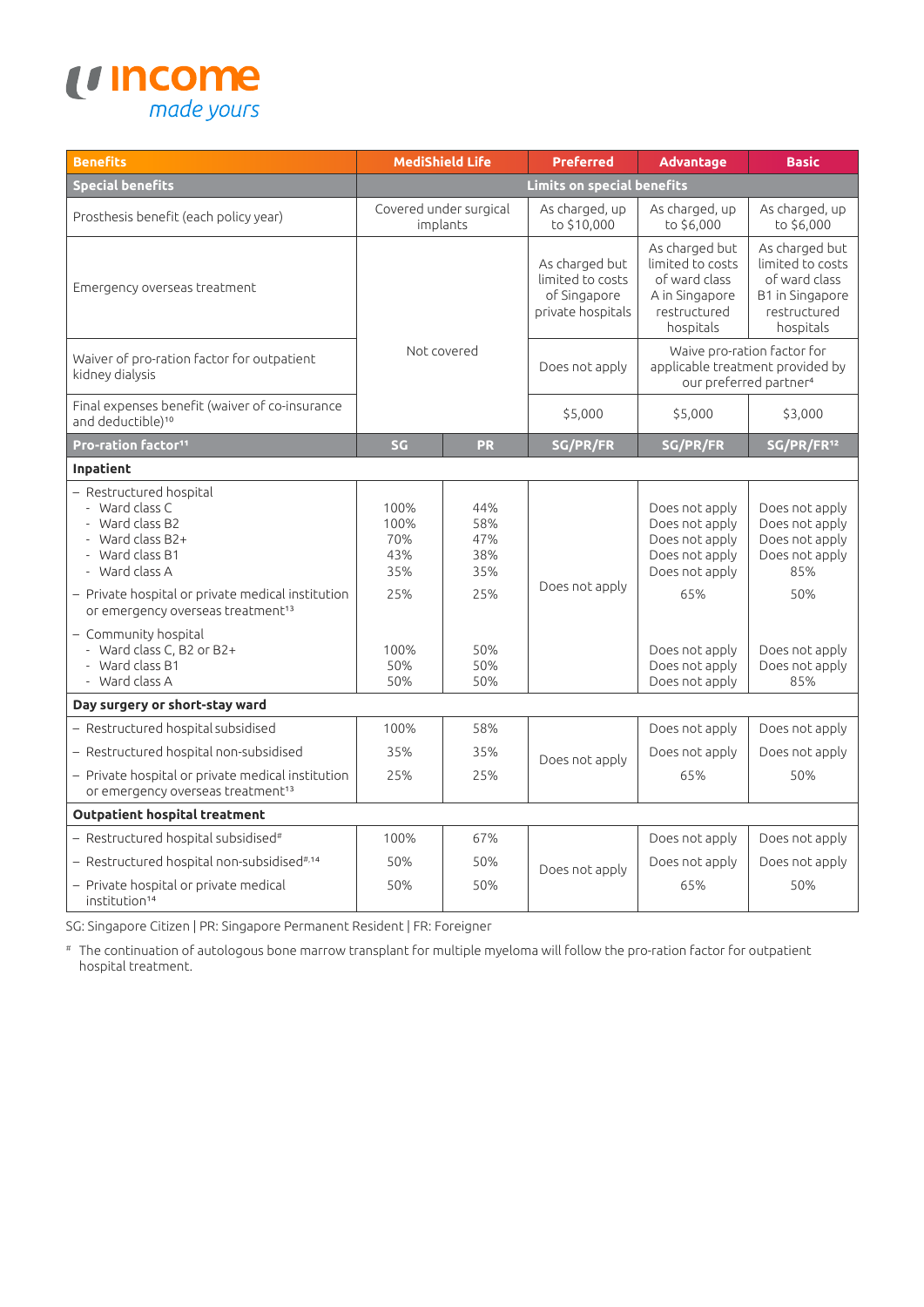

| <b>Benefits</b>                                                                                                                                               | <b>MediShield Life</b>                              | <b>Preferred</b>                                    | <b>Advantage</b>                                    | <b>Basic</b>                                        |
|---------------------------------------------------------------------------------------------------------------------------------------------------------------|-----------------------------------------------------|-----------------------------------------------------|-----------------------------------------------------|-----------------------------------------------------|
| Deductible for each policy year for an insured aged 80 years or below next birthday <sup>15</sup>                                                             |                                                     |                                                     |                                                     |                                                     |
| Inpatient                                                                                                                                                     |                                                     |                                                     |                                                     |                                                     |
| - Restructured hospital<br>- Ward class C<br>- Ward class B2 or B2+<br>- Ward class B1<br>- Ward class A                                                      | \$1,500<br>\$2,000<br>\$2,000<br>\$2,000            | \$1,500<br>\$2,000<br>\$2,500<br>\$3,500            | \$1,500<br>\$2,000<br>\$2,500<br>\$3,500            | \$1,500<br>\$2,000<br>\$2,500<br>\$2,500            |
| - Private hospital or private medical institution<br>or emergency overseas treatment <sup>13</sup>                                                            | \$2,000                                             | \$3,500                                             | \$3,500                                             | \$2,500                                             |
| - Community hospital<br>- Ward class C<br>- Ward class B2 or B2+<br>- Ward class B1<br>- Ward class A                                                         | \$1,500<br>\$2,000<br>\$2,000<br>\$2,000            | \$1,500<br>\$2,000<br>\$2,500<br>\$3,500            | \$1,500<br>\$2,000<br>\$2,500<br>\$3,500            | \$1,500<br>\$2,000<br>\$2,500<br>\$2,500            |
| Day surgery or short-stay ward                                                                                                                                |                                                     |                                                     |                                                     |                                                     |
| - Subsidised<br>- Non-subsidised                                                                                                                              | \$1,500<br>\$1,500                                  | \$2,000<br>\$3,500                                  | \$2,000<br>\$3,500                                  | \$2,000<br>\$2,500                                  |
| Deductible for each policy year for an insured aged over 80 years at next birthday 15                                                                         |                                                     |                                                     |                                                     |                                                     |
| Inpatient                                                                                                                                                     |                                                     |                                                     |                                                     |                                                     |
| - Restructured hospital<br>- Ward class C<br>- Ward class B2 or B2+<br>- Ward class B1<br>- Ward class A<br>- Private hospital or private medical institution | \$2,000<br>\$3,000<br>\$3,000<br>\$3,000<br>\$3,000 | \$2,250<br>\$3,000<br>\$3,750<br>\$5,250<br>\$5,250 | \$2,250<br>\$3,000<br>\$3,750<br>\$5,250<br>\$5,250 | \$2,250<br>\$3,000<br>\$3,750<br>\$3,750<br>\$3,750 |
| or emergency overseas treatment <sup>13</sup><br>- Community hospital<br>- Ward class C<br>- Ward class B2 or B2+<br>- Ward class B1<br>- Ward class A        | \$2,000<br>\$3,000<br>\$3,000<br>\$3,000            | \$2,250<br>\$3,000<br>\$3,750<br>\$5,250            | \$2,250<br>\$3,000<br>\$3,750<br>\$5,250            | \$2,250<br>\$3,000<br>\$3,750<br>\$3,750            |
| Day surgery or short-stay ward                                                                                                                                |                                                     |                                                     |                                                     |                                                     |
| - Subsidised                                                                                                                                                  | \$2,000                                             | \$3,000                                             | \$3,000                                             | \$3,000                                             |
| - Non-subsidised                                                                                                                                              | \$2,000                                             | \$5,250                                             | \$5,250                                             | \$3,750                                             |
| Co-insurance                                                                                                                                                  |                                                     |                                                     |                                                     |                                                     |
| - Inpatient hospital treatment Claimable<br>amount <sup>16</sup> :<br>$$0 - $3,000$<br>\$3,001 - \$5,000<br>\$5,001 - \$10,000<br>Above \$10,000              | 10%<br>10%<br>5%<br>3%                              | 10%<br>10%<br>10%<br>10%                            | 10%<br>10%<br>10%<br>10%                            | 10%<br>10%<br>10%<br>10%                            |
| - Outpatient hospital treatment                                                                                                                               | 10%                                                 | 10%                                                 | 10%                                                 | 10%                                                 |
| Limit in each policy year                                                                                                                                     | \$150,000                                           | \$1,500,000                                         | \$500,000                                           | \$250,000                                           |
| Limit in each lifetime                                                                                                                                        | Unlimited                                           | Unlimited                                           | Unlimited                                           | Unlimited                                           |
| Last entry age (age next birthday)                                                                                                                            | Does not apply                                      | 75                                                  | 75                                                  | 75                                                  |
| Maximum coverage age                                                                                                                                          | Lifetime                                            | Lifetime                                            | Lifetime                                            | Lifetime                                            |

"As charged" means we will reimburse you the eligible hospitalisation cost you have incurred, subject to deductible, co- insurance, admission of ward class, benefit limits and any other policy terms (including exclusions).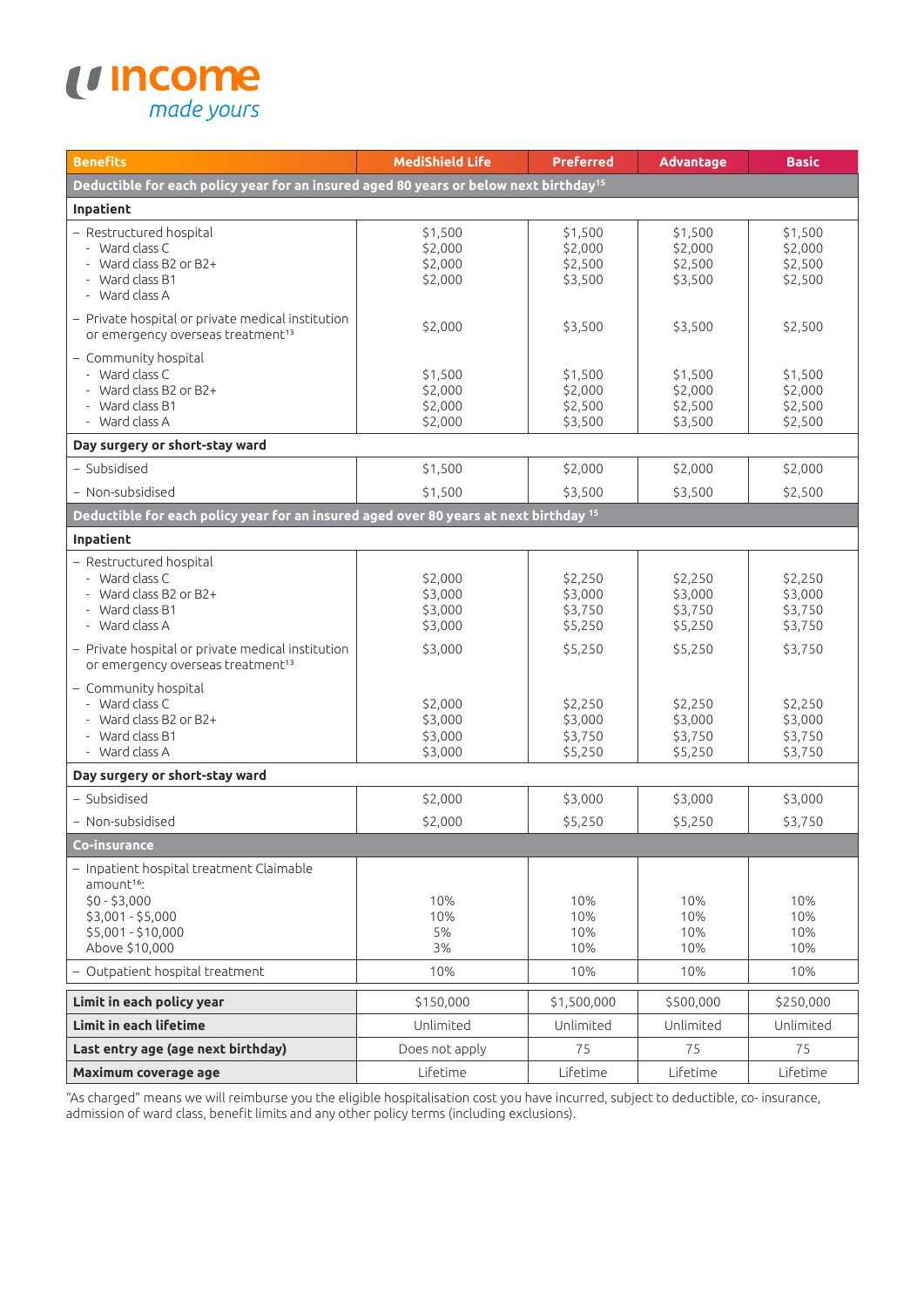

## **IMPORTANT NOTES**

- 1 Includes meals, prescriptions, medical consultations, miscellaneous medical charges, specialist consultations, examinations, and laboratory tests. Daily ward and treatment charges include being admitted to a high-dependency ward.
- 2 Includes charges for the following approved medical items:
	- Intravascular electrodes used for electrophysiological procedures
	- Percutaneous transluminal coronary angioplasty (PTCA) balloons
	- Intra-aortic balloons (or balloon catheters).
- 3 Pre-hospitalisation and post-hospitalisation treatment are not covered for treatment given before or after inpatient psychiatric treatment benefit, accident inpatient dental treatment, emergency overseas treatment or stay in a short-stay ward. Pre-hospitalisation and post-hospitalisation treatment are also not payable if the inpatient hospital treatment received during the stay in hospital are not payable. Post-hospitalisation treatment such as medications purchased during a post-hospitalisation period when the treatment is not used during the same post- hospitalisation period is not payable.
- 4 Panel or preferred partner means a registered medical practitioner, specialist, hospital or medical institution approved by us. The lists of approved panels and preferred partners, which we may update from time to time, can be found at [www.income.com.sg/](http://www.income.com.sg/)specialistpanel. Our list of approved panels also includes all restructured hospitals, community hospitals and voluntary welfare organisation (VWO) dialysis centres.
- 5 If the inpatient hospital treatment is provided by our panel and paid for under the Enhanced IncomeShield Preferred Plan, we will cover the cost of medical treatment the insured received in the policy year for up to 180 days before the date they went into hospital and up to 365 days after the date they left hospital. To avoid doubt, if the insured is under the care of more than one registered medical practitioner or specialist for the insured's stay in hospital, we will cover up to 180 days of pre-hospitalisation treatment and up to 365 days of post-hospitalisation treatment only when the main treating registered medical practitioner or specialist (shown in the hospital records as the principal doctor) is part of our panel.
- 6 To claim for staying in a community hospital,
	- the insured must have first had inpatient hospital treatment in a restructured hospital or private hospital, or been referred from the emergency department of a restructured hospital;
	- the attending registered medical practitioner in the restructured hospital or private hospital must have recommended in writing that the insured needs to be admitted to a community hospital for necessary medical treatment;
	- after the insured is discharged from the restructured hospital or private hospital, they must be immediately admitted to a community hospital for a continuous period of time; and
	- the treatment must arise from the same injury, illness or disease that resulted in the inpatient hospital treatment.
- 7 This benefit covers the following main outpatient hospital treatment received by the insured from a hospital or a licensed medical centre or clinic. For long-term parenteral nutrition, it covers the parenteral bags and consumables necessary for administering longterm parenteral nutrition that meets MediShield Life claimable criteria.
- 8 The breast reconstruction must be performed by a registered medical practitioner during a stay in hospital within 365 days from the date the insured leaves the hospital when the mastectomy was done.
- 9 Pregnancy and delivery-related complications benefit pays for inpatient hospital treatment for the following:
	- ectopic pregnancy
	- pre-eclampsia or eclampsia
	- disseminated intravascular coagulation (DIC)
	- miscarriage where the foetus of the insured dies as a result of a sudden unexpected and involuntary event which must not be due to a voluntary or malicious act
	- ending a pregnancy if an obstetrician considers it necessary to save the life of the insured
	- acute fatty liver diagnosed during pregnancy
	- postpartum haemorrhage with hysterectomy done
	- amniotic fluid embolism
	- abruptio placentae (placenta abruption)
	- choriocarcinoma and hydatidiform mole a histologically confirmed choriocarcinoma or molar pregnancy
	- placenta previa
	- antepartum haemorrhage.